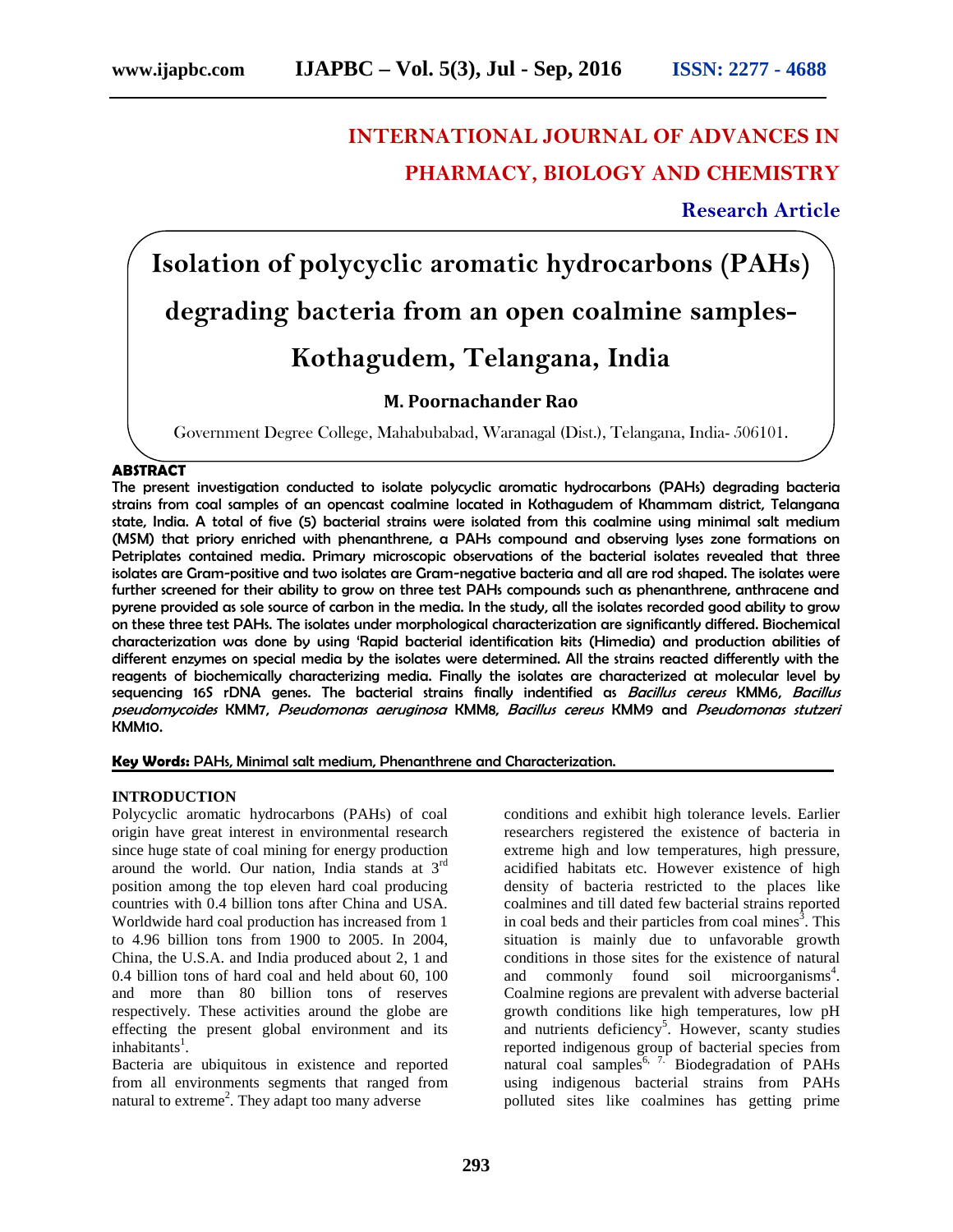importance in recent research trends because of their many advantages like harmless, eco-friendly and unchanged medium quality where it operated. This kind of research makes successive development of potent PAHs degrading bacterial communities or their consortia that more compatible for any PAHs contaminated sites. For this reasons, the present investigation conducted to isolate PAHs degrading bacteria strains from coal samples of an opencast coalmine in Kothagudem of Khammam district, Telangana state, India.

#### **MATERIALS AND METHODS Isolation of PAHS degrading bacteria**:

Coal samples were collected aseptically with the help of spatulas from opencast coalmines located in Khammam district and aseptically transported to the laboratory. The method of enrichment and isolation margin, of PAHs degrading bacteria is done by using minimal salt medium (MSM)<sup>8</sup>. Samples added into MSM formati enriched with phenanthrene that priory sterilized by autoclaving at 121º C for 15 min. 0.2 ml of acetone solution included with required amount of phenanthrene (100 ppm) added under aseptic conditions to the MSM. Culture flasks added with pre-serially diluted coal samples and incubated on an orbital shaker at a speed of 150 rpm for 7 days. After the completion of incubation, 1 ml of culture added to fresh MSM for better enrichment. After four transfers, the enrichment culture poured onto the MSM agar Petriplates that priory sprayed with test PAHs compounds (phenanthrene, anthracene and pyrene) separately. PAHs degrading isolates were identified by the formation of clear zones around the bacterial colonies which indicates PAHs utilization.

#### **Purification of the PAHS degrading bacteria:**

Cultures of PAHs degrading bacteria were purified by repeated streaking method<sup>9</sup>. This was made by repeated streaking of single colonies on nutrient agar medium (NAM) and subsequent transfers to PAHs sprayed MSM Petriplates. Purity of the isolates was confirmed by microscopy method. Pure cultures grown in Luria Bertani (LB) broth medium then suspended in 15% glycerol and stored at -80º C in specialized refrigerators until the use for further studies.

#### **Screening the isolates for the degradation of test PAHS**:

Growth ability of PAHs degrading bacteria on test PAHs (phenanthrene, anthracene or pyrene) was tested by growing each isolate in separate large test tubes containing 25 ml of screening medium (MSM) supplemented with 100 ppm concentration of

phenanthrene, anthracene or pyrene which were pre dissolved in acetone and added to each tube after autoclaving. In control samples no test PAHs was added. Thereafter, the test tubes incubated at room temperature ( $28 \pm 2^{\circ}$  C) and shaken at 130 rpm speed for three days. The PAHs degradation ability of each isolate by utilizing phenanthrene, anthracene and pyrene results in increase of medium turbidity. Growth was measured in terms of optical density (OD) at 600 nm using a UV spectrophotometer $^{10}$ .

#### **Characterization and Identification of PAHS degrading bacterial isolates morphological characterization**:

Morphological characteristics of the bacterial isolates were studied using microscopy methods. Colony characteristics like shape, size, elevation, surface, colour, pigmentation and individual bacterium characteristics like shape, motility, spore formation, reaction with Gram stain were recorded as per standard microbiology methods and protocols.

#### **Biochemical characterization of PAHS degrading bacterial isolates**:

Biochemical characteristics like the production of different enzymes in special media were determined by using 'Biochemical Characterization Kit' KB003 Hi 25 of Himedia. Protocol, instructions and results analysis followed according to the manufacturer instructions. Biochemical characterization and their application in bacterial taxonomy are conducted in this study<sup>11</sup>. The catalase test also performed<sup>12</sup>. For the screening of lipase production, cultures of isolates streaked on NAM and incubated for 24 h under standard growth conditions. After the incubation, saturated solution of  $CuSO<sub>4</sub>$  poured onto the growing cultures. Formation of clear zones indicated the production of lipases. Amylase production identified by growing the isolates on NAM amended with starch containing agar plates and incubated for 24 h. After the incubation, iodine solution poured on to the culture. Formation of clear zones around the colonies indicated the production of amylase.

#### **Molecular characterization of PAHs degrading bacterial isolates**:

Molecular characterization for PAHs degrading bacteria is done by using 16S rDNA gene sequences<sup>13</sup>. DNA extraction method was adopted from Gauthier<sup>14</sup>. Amplification of 16S rDNA region was carried out in a polymerase chain reaction (PCR) machine (PCR Minicycler, Model PTC 80, MJ Research, USA) by using universal primers fD 1 (5' GAGTTTGATCCTGGCTCA 3') and rP 2 (5' ACGGCTACCTTGACTT 3'). Nucleotide bases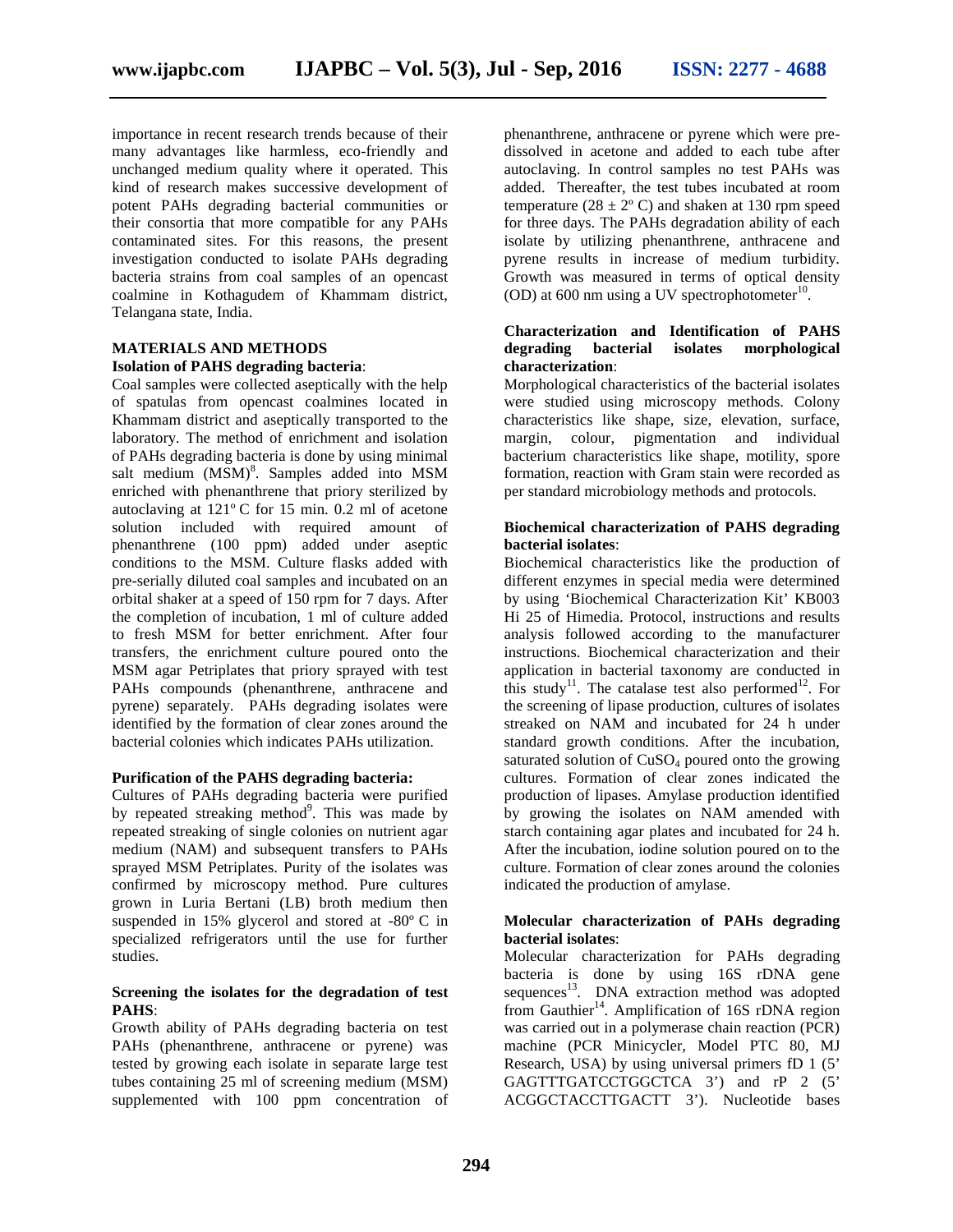were sequenced using a 'DNA Sequencer' and analyzed by bioinformatics tool, Basic Local Alignment Search Tool (BLAST) available at National Center for Biotechnology Information (NCBI) website. The 16S rDNA sequences were further compared to available reference nucleotide sequences from the database of NCBI and European Molecular Biology Laboratory (EMBL). Similarity percentages between known and isolate's unknown sequences were obtained after BLAST analysis. Phylogenetic trees were constructed for each isolate by retrieving the reference bacterial strains names having highest scores of percentage similarity using Neighbor-joining method. Finally, the 16S rDNA sequences submitted and deposited in NCBI GenBank to get the accession numbers.

#### **RESULTS**

#### **Isolation of polycyclic aromatic hydrocarbons (PAHs) degrading bacteria from coal samples**:

Polycyclic aromatic hydrocarbons (PAHs) degrading bacteria were isolated from coal samples of opencast coalmines located in Khammam district of Telangana State, India. These sites fully covered with coal and proposed to be containing PAHs. These isolates are designated as 'KMM' series. In the present study, 5 PAHs degrading bacteria were isolated from coal samples on minimal salt medium (MSM) broth enriched with a PAH compound phenanthrene at 100 ppm concentration (Table 1). After the isolation, they were purified by repeated streaking and sub-culturing on MSM agar and nutrient agar medium (sprayed with phenanthrene).

#### **Screening the bacterial isolates for phenanthrene, anthracene and pyrene degradation**:

All PAHs degrading isolates were screened for their ability to grow on MSM enriched with phenanthrene, anthracene or pyrene at 100 ppm concentration as sole source of carbon and growth was recorded. The results are presented in Table 2.

All the isolates utilized phenanthrene, anthracene and pyrene for their growth and metabolism. Growth recordings of the isolates are good at 600 nm. This experiment results suggested that all the bacterial isolates have the good ability to utilize three tests PAH compounds (phenanthrene, anthracene and pyrene) as a source of carbon.

#### **Characterization of the PAHs degrading bacterial isolates**

After the conduction of screening tests for PAHs degradation characterization and identification of the isolates was done depending upon morphological, biochemical and molecular characteristics data.

#### **Morphological characterization**:

All the cultures of PAHs degrading bacterial isolates were examined for colony and cell morphologies, Gram reaction and spore formations. Colony morphologies of all the isolates were examined by growing isolates on nutrient agar. Colony morphological characteristics such as form, texture, color, margin, elevation and opacity of the isolates were studied and the results are presented in Table 3.

#### **Biochemical characterization of the PAHs degrading isolates**:

Biochemical characterization based upon the production abilities of different enzymes on special media was done using Himedia biochemical characterization Kit (KB003 Hi 25).

The isolate, KMM6 on biochemical characterization recorded positive reactions to the assays of Ornithine utilization, nitrate reduction, citrate utilization, Voges-Proskauer's, malonate utilization, catalase, lipase and amylase. On the other hand, the strain recorded negative reactions to the assays of ONPG, lysine decarboxylase, urease, phenyl alanin deamination, H2S production, methyl red, Indole and cytochrome oxidase.

The isolate, KMM7 on biochemical characterization exhibited positive reactions to the tests of lysine decarboxylase, nitrate reduction, citrate utilization, Voges-Proskauer's, malonate utilization, catalase, lipase and amylase. On the other hand, the isolate exhibited negative reactions to the tests of ONPG, Ornithine utilization, urease, phenyl alanin deamination, H2S production, methyl red, Indole and cytochrome oxidase.

The isolate, KMM8 on biochemical characterization using Himedia kit exhibited positive reactions to the tests of lysine decarboxylase, nitrate reduction, citrate utilization, malonate utilization, cytochrome oxidase, catalase, and lipase. On the other hand, the same strain exhibited negative reactions to the tests of ONPG, Ornithine utilization, urease, phenyl alanin deamination, H<sub>2</sub>S production, Voges-Proskauer's, methyl red, Indole and amylase.

The isolate, KMM9 on biochemical characterization performed positive reactions to the tests of Ornithine utilization, nitrate reduction, citrate utilization, Voges-Proskauer's, malonate utilization, catalase, lipase and amylase. On the other hand, the strain performed negative reactions to the tests of ONPG, lysine decarboxylase, urease, phenyl alanin deamination, H2S production, methyl red, Indole and cytochrome oxidase.

The isolate, KMM10 on biochemical characterization showed positive reactions to the tests of nitrate reduction, H<sub>2</sub>S production, citrate utilization,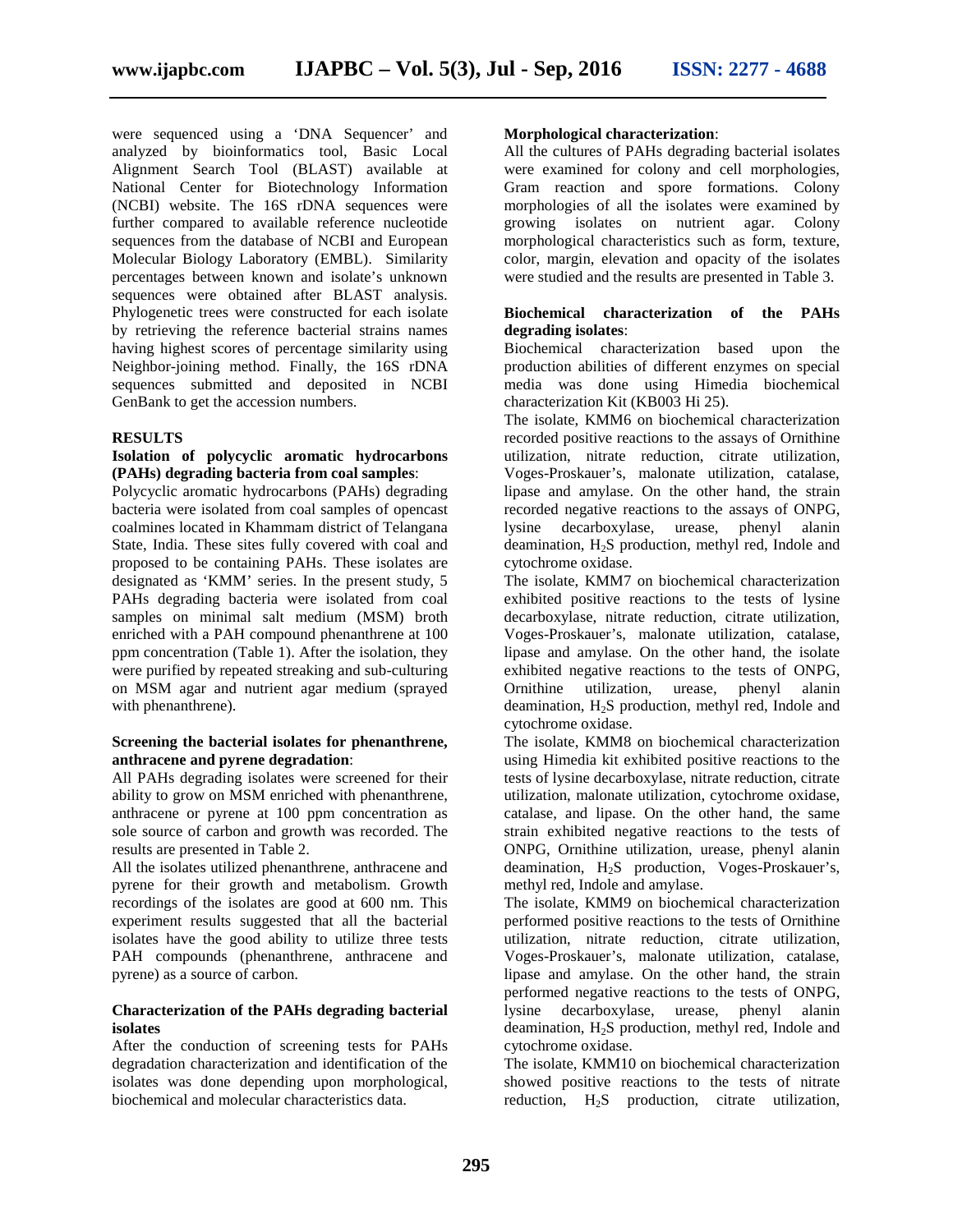cytochrome oxidase, catalase and amylase. On the other hand, the strain showed negative reactions to the tests of ONPG, lysine decarboxylase, Ornithine utilization, urease, phenyl alanin deamination, Voges-Proskauer's, methyl red, Indole, malonate utilization and lipase.

#### **Molecular characterization of the PAHs degrading isolates**:

The strain, KMM6 upon molecular characterization with the aid of 16S rDNA gene sequencing method recorded the maximum identity (99%) and query cover of 100% with the strain, *Bacillus cereus* OU13 strain (KM26301.1). Phylogenetic tree for the isolate was constructed based on the highest gene similarity alignments (Fig. 1).

The isolate, KMM7 exhibited the maximum identity (99%) and query cover of 100% with *Bacillus pseudomycoides* strain BS6 16S ribosomal RNA sequences (Sequence ID: KU061612.1) (Fig. 2). The strain, KMM8 recorded the maximum identity (99%) and query cover of 100% with strain, *Pseudomonas aeruginosa* PAO1 (NC 002516.2) (Fig. 3). The strain, KMM9 recorded the maximum identity (99%) and query cover (100%) with many *Bacillus cereus* strains (Fig. 4). The isolate, KMM10 registered the maximum identity (99%) and query cover of 100% with *Pseudomonas stutzeri* strain A1501 (Sequence ID: NC009434.1) (Fig. 5).

#### **DISCUSSION**

Amelioration of the PAHs compounds from the environment is an important and enforced task due to its presence over the all environmental segments and their deleterious effect. Few bacterial strains tolerate toxic effects of PAHs and degrade them successfully in short durations. Biodegradation with the aid of such PAHs degrading bacterial strains to clean up PAHs contaminated soils and water bodies is more promising than physical and chemical methods that generally preferred for other types of pollutants<sup>15</sup>. These PAHs degrading bacteria acquire genetic adaptabilities to utilize PAHs compounds for their growth and metabolic activities after long term exposure to these pollutants and become indigenous strains<sup>16</sup>. In this concern coal, coal dust and coal products encourage the development of PAHs degrading abilities in bacterial strains as coal considered to the richest source for many  $PAHs^{17, 18}$ . Identification of bacterial diversity that having the ability to degrade PAHs from coal samples is undertaken in the present study and five efficiently PAHs degrading bacterial strains isolated from coal samples of Kothagudem opencast coalmines. These bacterial strains were isolated from an opencast

coalmine in Kothagudem on MSM priory enriched with phenanthrene, a PAHs compound and observing lytic zone formations on Petriplates containing media. Thereafter, continuous streaking of the isolate cultures on MSM and NAM and purified bacterial isolates. Finally the purified cultures are coded as KMM series. Primary microscopic observations of the bacterial isolates revealed that 3 isolates are Gram-positive and 2 isolates are Gram-negative bacteria and all are rod shaped. Similar results are published in earlier studies $^{19, 20, 21, 22}$ .

Exposure to PAHs is never to single PAHs. Understanding what differences may occur in mixtures of PAHs gives an accurate assessment of the dangers of PAHs. Understanding the dynamics of single metabolism of PAHs and possible toxic effects is a necessary and this will guide to understand the accurately impact of PAHs and will guide to a well remediation strategies<sup>23</sup>. The isolates were further screened for their ability to grow on three test PAHs compounds such as phenanthrene, anthracene and pyrene provided as sole source of carbon in the media. All the isolates recorded good ability to grow on three test PAHs (phenanthrene, anthracene and pyrene). The results are coinciding with many earlier  $\frac{\text{finding}}{24-26}$ . Based on their ability to degrade three PAHs all the isolates were selected for the characterization, identification and nomenclature. Characterization and identification of PAHs degrading bacterial isolates proceeded with three

stages *viz*., morphological characterization, biochemical characterization and molecular characterization. Further it was followed by compilation of this data to identify the strains. Morphological characterization was done by observing the isolates colonies and individual cell structures using microscopy methods. All the isolates are characteristically differed in microscopic observation. Biochemical characterization plays very important role in bacterial identification and this was done using 'Rapid bacterial identification kits (Himedia). In this, production abilities of different enzymes on special media by the isolates were determined. All the strains reacted differently with the reagents in media. Finally the isolates are characterized at molecular level using 16S rDNA sequences<sup>27</sup>. Molecular method that was used for the identification of bacteria is based on the analysis of the 16S rDNA gene and sequences of 16S rDNA are characterized by highly conserved regions, which help in the analysis. They also have regions of high variability, making it possible to define the evolutionary distance of given organisms<sup>28</sup>. 16S rDNA of the isolates were sequenced using universal primers, fD1 and rP2 and analyzed them with the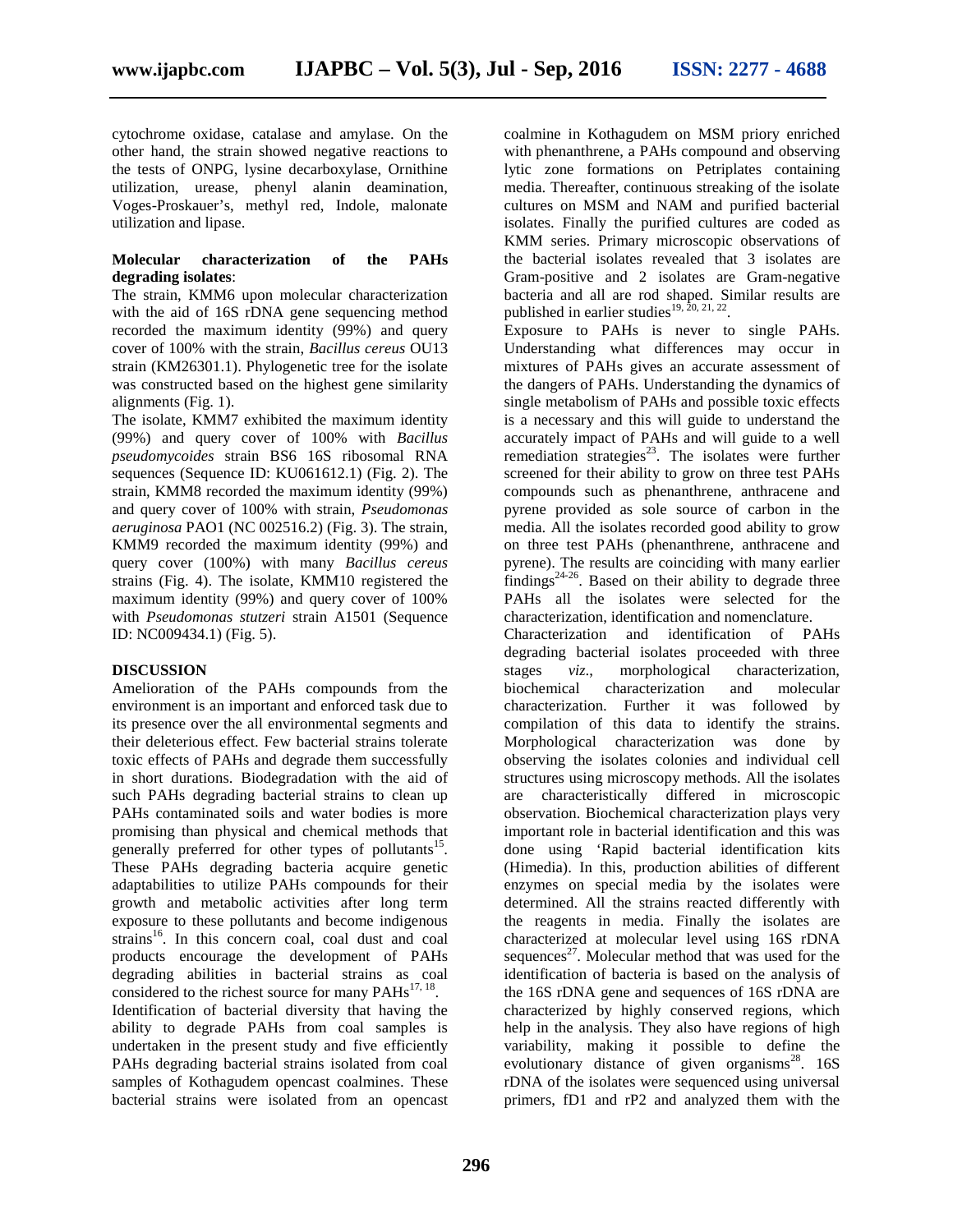help of Basic Local Alignment Search Tool (BLAST) analysis. The results were compared with available reference nucleotide sequences from the database sequences deposited in NCBI and EMBL Genbanks. Based on gene similarity percentages of the isolates (16S rDNA gene sequences with other bacterial sequences) phylogenic trees were constructed using Neighbor-joining method and taxonomical positions of the isolates were determined.

**Table 1 PAHs degrading bacterial isolates from coal samples of Khammam district**

| S. No. | Isolate code | <b>Characteristics</b>    |
|--------|--------------|---------------------------|
|        | KMM6         | Gram-positive, rod shaped |
|        | KMM7         | Gram-negative, rod shaped |
|        | KMM8         | Gram-negative, rod shaped |
|        | KMM9         | Gram-positive, rod shaped |
|        |              | Gram-positive, rod shaped |

**Table 2 Growth of the isolates on MSM broth enriched separately with phenanthrene, anthracene or pyrene (100 ppm concentration)**

| S. No. | <b>Code of the Isolate</b> | <b>Optical Density at 600 nm</b> |              |               |
|--------|----------------------------|----------------------------------|--------------|---------------|
|        |                            | <b>Phenanthrene</b>              | Anthracene   | <b>Pyrene</b> |
|        | Control<br>(Without PAHs)  | $\mathbf{0}$                     | $\mathbf{0}$ | $\theta$      |
| 2      | KMM6                       | 0.04                             | 0.09         | 0.08          |
| 3      | KMM7                       | 0.05                             | 0.03         | 0.05          |
| 4      | KMM8                       | 0.05                             | 0.04         | 0.03          |
| 5      | KMM9                       | 0.06                             | 0.11         | 0.07          |
| 6      | KMM10                      | 0.04                             | 0.03         | 0.05          |

**Table 3 Morphological characterization of the PAHs degrading isolates**

| S. No. | Code of<br>the<br><b>Isolate</b> | <b>Characteristics</b>                                                                                                                                                                      |
|--------|----------------------------------|---------------------------------------------------------------------------------------------------------------------------------------------------------------------------------------------|
|        | KMM6                             | Colonies are small, irregular, flat with undulate margin, have rough and dry texture and shiny<br>light cream in colour and cells are motile and sporulating.                               |
|        | KMM7                             | Colonies are opaque, have rhizoid like bodies and white to cream in colour. Cells are non-<br>motile and sporulating.                                                                       |
|        | KMM8                             | Colonies are large, oval, convex, rough, white to cream in colour and also appearing bluish<br>green. Cells are motile and non-spore forming.                                               |
| 4      | KMM9                             | Colonies are small, irregular, flat with an undulate margin, have rough and dry texture and<br>shiny light cream in colour. Cells are motile and sporulating.                               |
|        | <b>KMM10</b>                     | Colonies are smooth to rough, forming pits on the medium and white to off-white in colour.<br>Rods of the Isolate are straight and slightly curved. Cells are motile and non-spore forming. |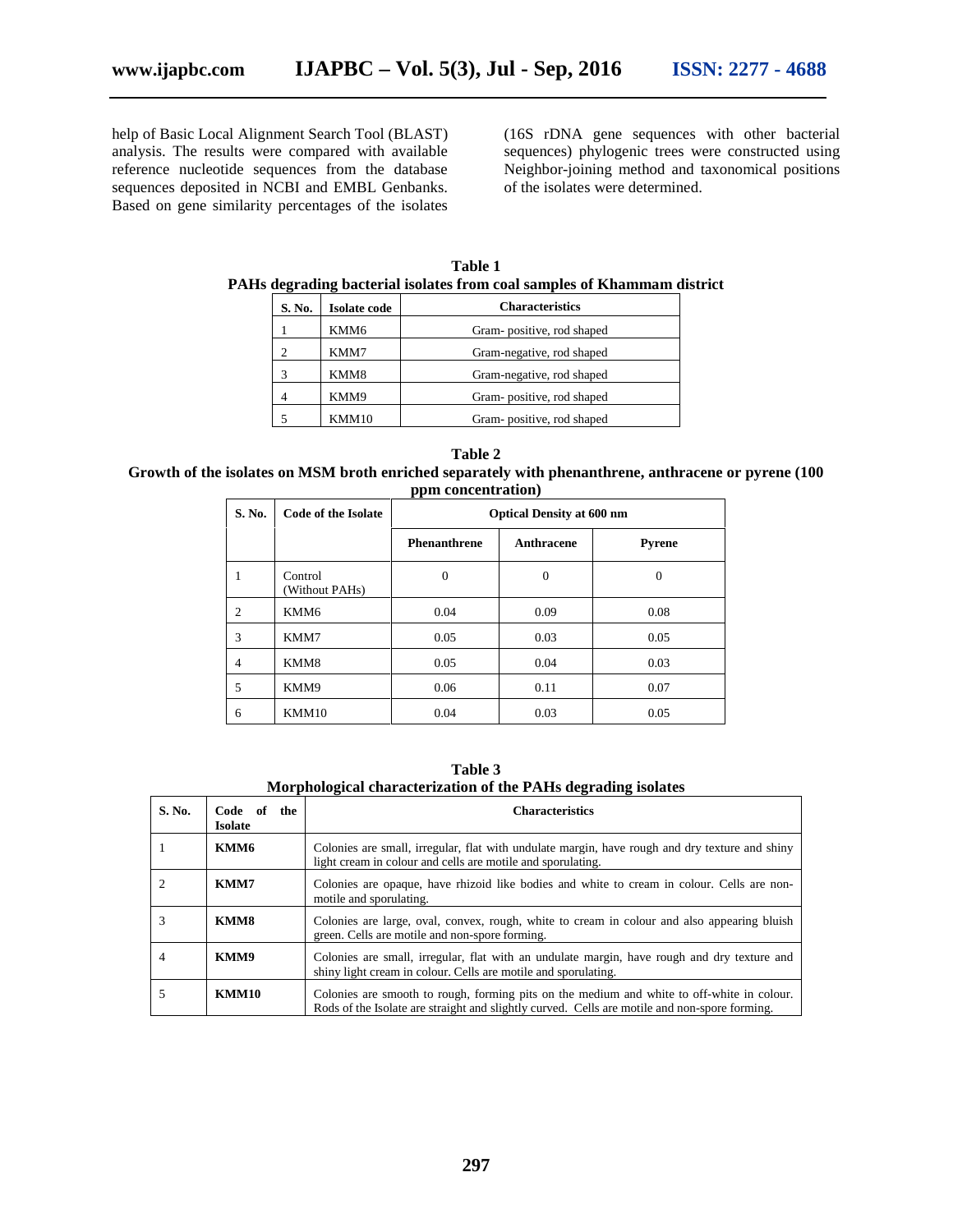

**Fig. 1 Phylogenetic relationship of the isolate KMM6**



**Fig. 2 Phylogenetic relationship of the isolate KMM7**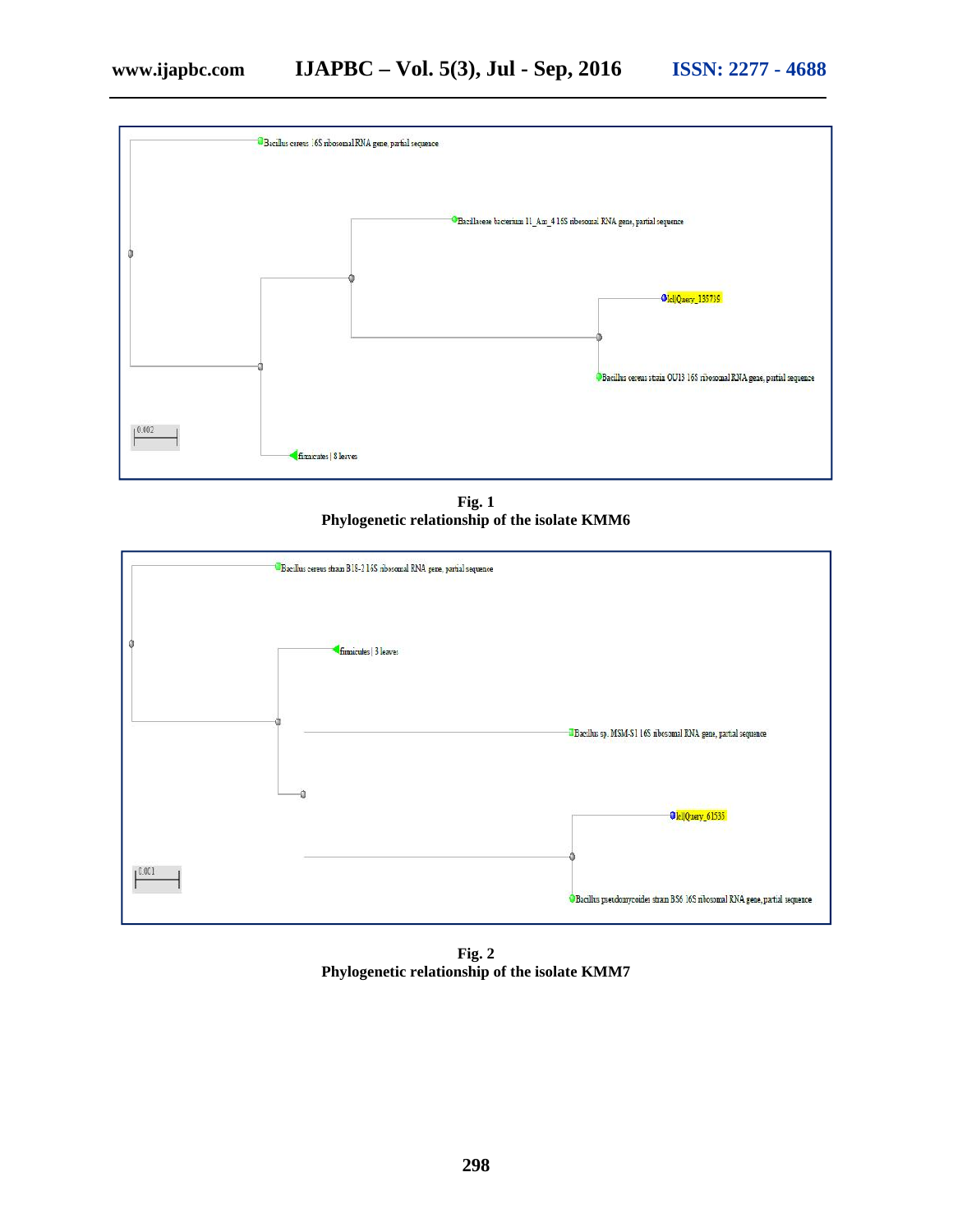

**Fig. 3 Phylogenetic relationship of the isolate KMM8**



**Fig. 4 Phylogenetic relationship of the isolate KMM9**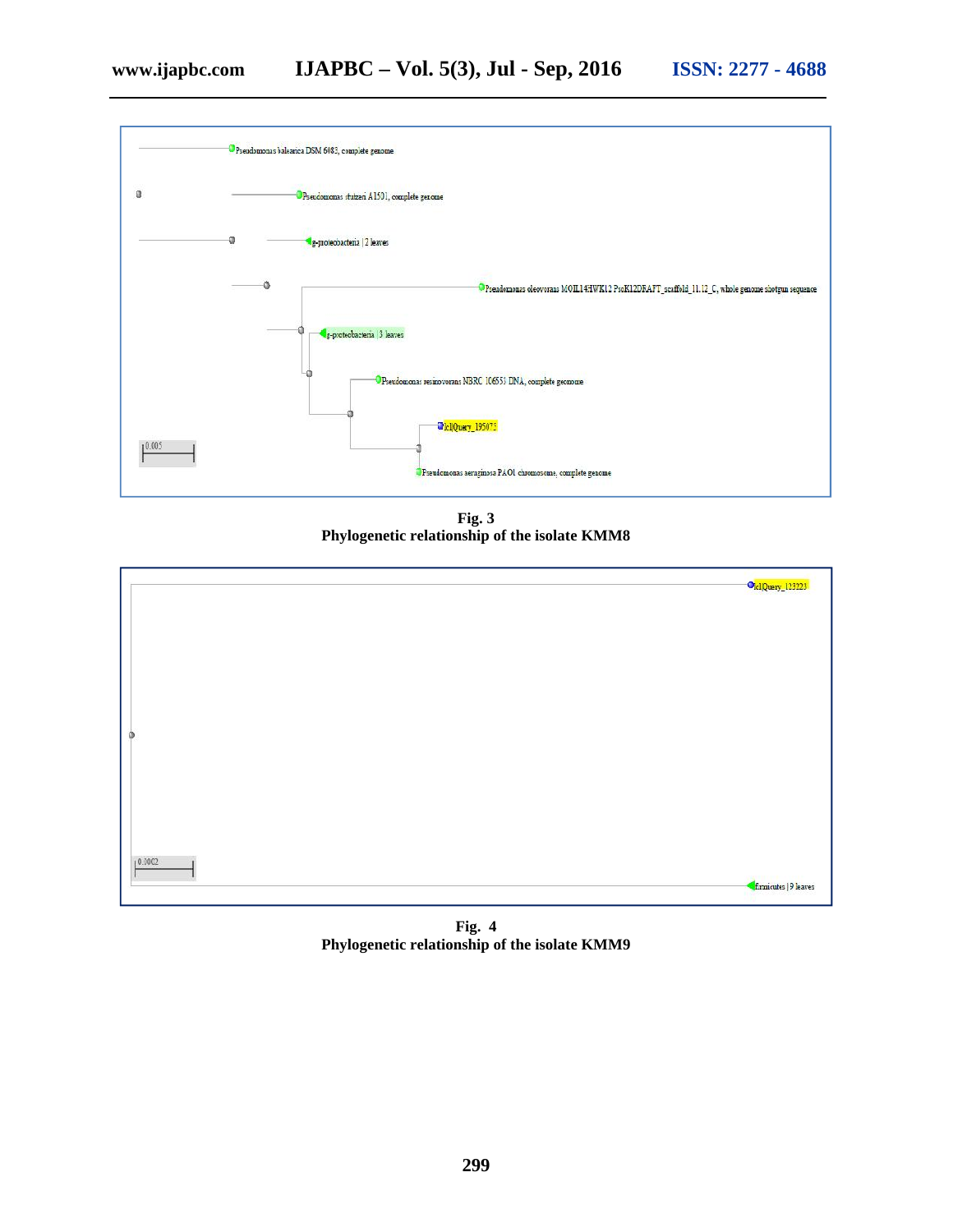

**Fig. 5 Phylogenetic relationship of the isolate KMM10**

The isolation and characterization of bacteria from coal samples first reported in 1908 and first time pure cultures of bacteria grown on brown coal samples was happened in  $1910^{29}$ . Since that time many researchers much focused on bacterial solubilization of different types of  $\text{coal}^{30}$ ,  $\frac{31}{31}$ . Diversity of the bacterial communities in many media is extraordinary and high levels of bacterial diversity make quantifying and characterizing their communities a daunting task. However, few groups of aerobic bacteria utilize part of coal as growth substrate and metabolism in obligate conditions $32$ . In the present investigation, we have isolated five bacterial strains that having the capability to degrade and utilize three PAHs namely, phenanthrene, anthracene and pyrene as sole carbon nutritional source. The isolation of bacteria from PAHs contaminated sites offers microorganisms with unusual properties and activities. The present study identified characteristics of isolated strains revealed the true diversity of microorganisms and their unique functionality which arise from their biological system that produce enzymes to make them tolerate or adapt to their environments<sup>32</sup>. The isolated bacterial strains of this study are *Bacillus cereus* KMM6 (KMM6), *Bacillus pseudomycoides* KMM7 (KMM7), *Pseudomonas aeruginosa* KMM8 (KMM8), *Bacillus cereus* KMM9 (KMM9) and *Pseudomonas stutzeri* KMM10 (KMM10). Many report published the occurrence of bacterial strains *Bacillus* sp*. Proteobacteria, Streptomyces badius, Streptomyces*

*setoni, A. ferrooxidans* and *L. ferrooxidans* from coal mines $^{33,34}$ . The present results are in conformity with the many earlier findings<sup>35,36</sup>. .

#### **CONCLUSIONS**

The present study successfully isolated five novel distinct PAHs degrading bacteria at strains level and has been proposing high bacterial diversity in this coalmine site of Kothagudem, Khammam district of Telangana state, India. The present research is also focusing the significance of the isolation of PAHs degrading bacteria from PAHs innate compound stricture, coal which rarely considered for PAHs degrading bacterial isolations.

#### **ACKNOWLEDGEMENTS**

Author is very thankful to the Management of Singareni Collieries Company Limited, Kothagudem, Khammam District for their help for this research work. I am grateful to University Grants Commission for their financial support for this research via UGC- Minor Research Project.

#### **REFERENCES**

- 1. Thielemann T, Schmidt S, Gerling C. Lignite and hard coal: energy suppliers for world needs until the year 2100 – an outlook. Int. J. Coal Geol, 2007; 72(1): 1-14.
- 2. Ramesh M, Anbusaravanan N, Loganathan A. Isolation, identification and characterization of bacteria in Godavarikhani Open Cast – III coal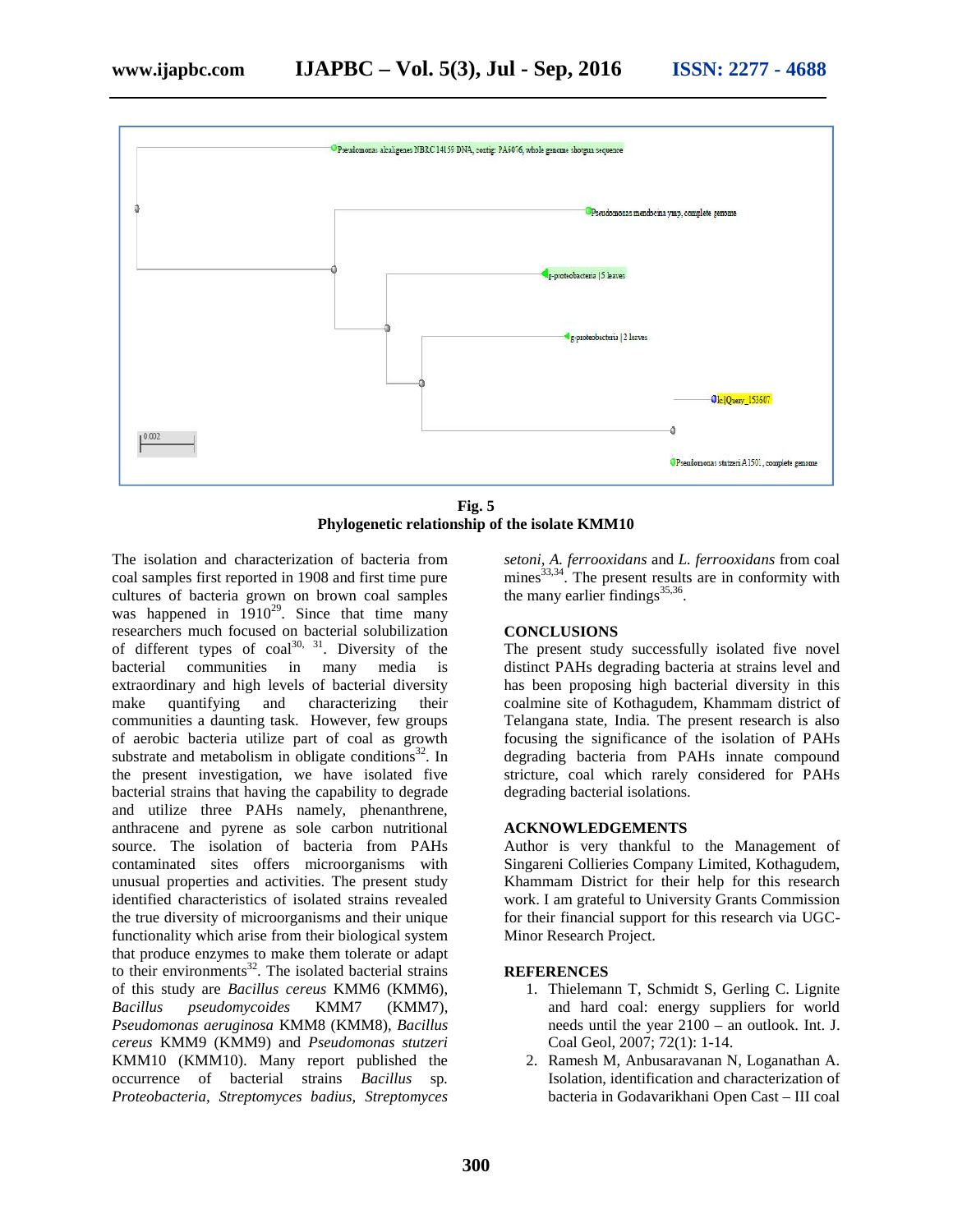mine soil of the Singareni Collieries in Andhra Pradesh. J. Pharma Bio Sci, 2014; 9 (6): 38- 43.

- 3. Williamson JC, Johnson DB. Determination of the activity of soil microbial populations in stored and restored soil at opencast coal sites. Soil Bio Biochem, 1990; 22(5): 671-675.
- 4. Machulla G, Bruns MA, Scow KM. Microbial properties of mine spoil materials in the initial stages of soil development. Soil Sci Soc Am Jr, 2005; 69: 1069-1077.
- 5. Johnson DB. Chemical and microbiological characteristics of mineral spoils and drainage waters at abandoned coal and metal mines. Water Air Soil Poll, 2003; 3(1):47-66.
- 6. Darland G, Brock TD, Samsonoff W, Conti SF. A thermophilic, acidophilic mycoplasma isolated from a coal refuse pile. J. Science, 1970; 170(3965): 1416-1418.
- 7. Ledin M, Pedersen K. The environmental impact of mine wastes-roles of microorganisms and their significance in treatment of mine waste. Earth-Sci Rev, 1996; 41(1): 67-108.
- 8. Dean-Ross D, Moody JD, Freeman JP, Doerge DR. Metabolism of anthracene by a *Rhodococcus* species. FEMS Microbiology Letters, 2001; 204(1): 205-211.
- 9. Kiyohara H, Nagao K. Yana Y. Rapid screen for bacteria degrading water soluble, solid, hydrocarbons on agar plates. Appl Environ Microbiol, 1982; 43(2): 454-457.
- 10. John RC, Essien, JP, Akpan SB, Okpokwasili GC. Polycyclic aromatic hydrocarbon degrading bacteria from aviation fuel spill site at Ibeno, Nigeria. Bull. Environ. Contam Toxicol, 2012; 88(6): 1014-1019.
- 11. Cappuccino JG, Sherman N, Microbiology: A Laboratory Manual'. Benjamin/Cummings, Menlo Park, 1996; 129-186.
- 12. Kubica GP, Pool GL. Studies on the catalase activity of acid fast bacilli. I. An attempt to subgroup these organisms on the basis of their catalase activities at different temperatures and pH. Am Rev Respir, 1960; 81: 387-391.
- 13. Wang RF, Cao WW, Cerniglia CE. Phylogenetic analysis of polycyclic aromatic hydrocarbons degrading *Mycobacteria* by 16S rRNA sequencing, FEMS Microbiol Lett*,* 1995; 130(1): 75-80.
- 14. Gauthier E, Deziel E, Villemur R, Juteau P, Lepine F, Beaudet R. Initial characterization of new bacteria degrading high molecular weight polycyclic aromatic hydrocarbons isolated from a 2-year enrichment in a two-

liquid-phase culture system, J. Appl Microbiol, 2003; 94(2): 301-311.

- 15. Lamichhane SKC, Krishna B, Sarukkalige R, Polycyclic aromatic hydrocarbons (PAHs) removal by sorption: A review. Chemosphere, 2016; 148: 336-353.
- 16. Lyu Y, Zheng W, Zheng T, Tian Y. (2014) Biodegradation of Polycyclic Aromatic Hydrocarbons by *Novosphingobium pentaromativorans* US6-1. PLoS ONE 9(7): e101438.
- 17. Zeledón-Toruño ZC, Lao-Luque FC, de las Heras HC, Sole-Sardans M. Removal of PAHs from water using an immature coal (leonardite). Chemosphere, 2007; 67(3): 505- 512
- 18. Ukiwe LN, Egereonu UU, Njoku PC, Christopher IA, Nwoko, Jude I, Allinor. Polycyclic aromatic hydrocarbons degradation techniques: A review. I J. Chem, 2013; 5(4): 43-55
- 19. Marsh RM, Norris PR. The isolation of some thermophilic, autotrophic, iron and sulphur oxidizing bacteria. FEMS Microbiology, Lett, 1983; 17(1-3): 311-315
- 20. Ghauri, Johnson, Ghauri MA, Johnson DB. Physiological diversity amongst some moderately thermophilic iron-oxidising bacteria. FEMS Microbiol Ecol, 1991; 85(4): 327-334.
- 21. Sethy K, Behera N. Isolation of bacteria from coal mine spoil and study of their sensitivity to temperature and pH. The Ecoscan, 2009; 3(3&4): 339-342
- 22. Wu M, Chen L, Tian Y, Ding Y, Dick WA. Degradation of polycyclic aromatic hydrocarbons by microbial consortia enriched from three soils using two different culture media. Environ Poll, 2013; 178: 152-158
- 23. Abdel-Shafy HI, Mansour MSM, A review on polycyclic aromatic hydrocarbons: Source, environmental impact, effect on human health and remediation, Egyptian J. Petroleum, 2016; 25(1): 107-123
- 24. Bogan BW, Lahner LM, Sullian WR, Paterek JR. Degradation of straight chain aliphatic and high molecular weight polycyclic aromatic hydrocarbons by a strain of *Mycobacterium austroafricanum*. J. Appl. Microm, 2003; 94(2): 230-239
- 25. Bisht S, Pandey P, Sood A, Sharma S, Bisht NS. Biodegradation of naphthalene and anthracene by chemotactically active rhizobacteria of *Populus deltoids.* Brazilian J. Microbiol, 2010; 41(4): 922-930